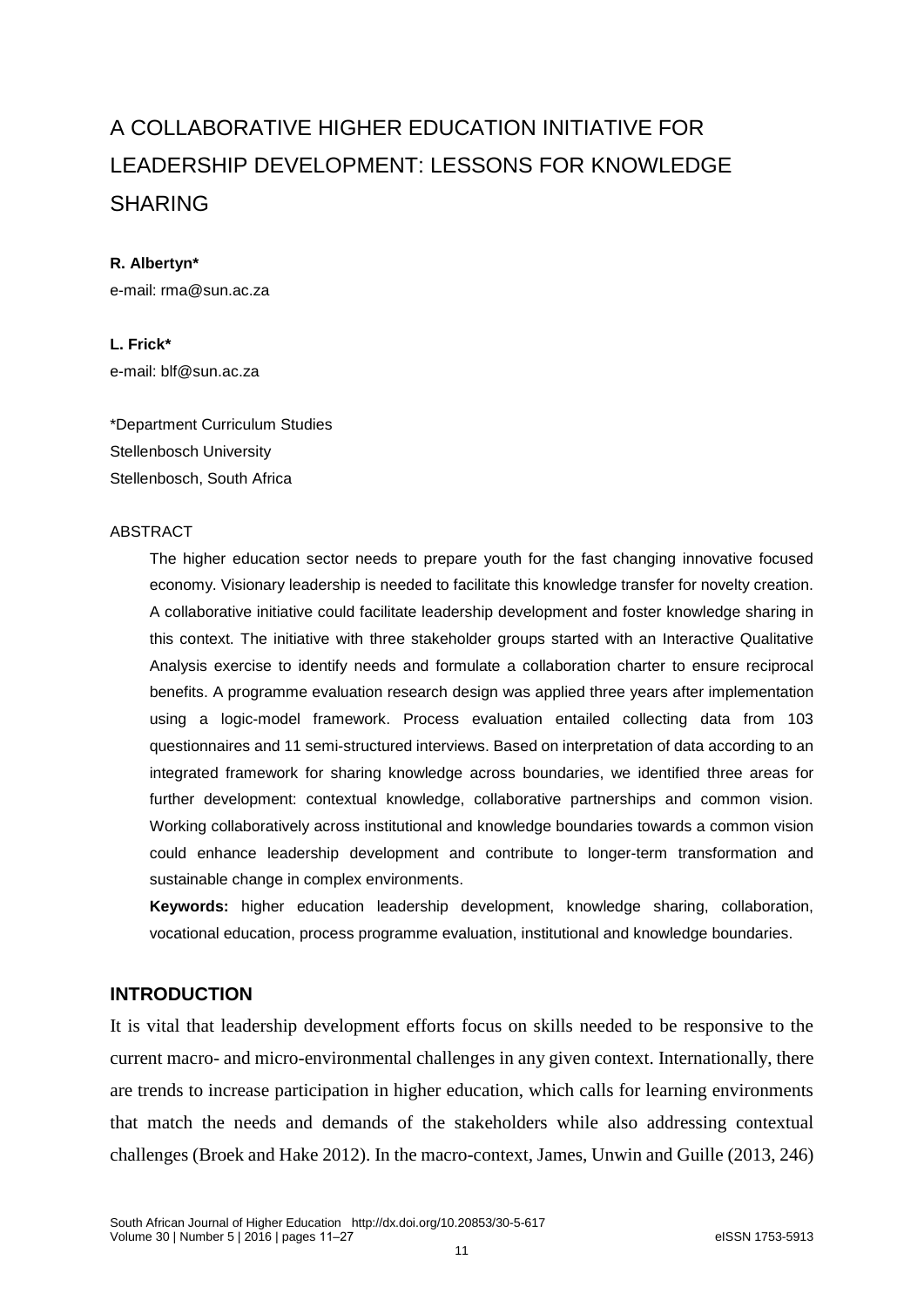highlight the importance of knowledge, innovation and creativity for survival in the current competitive reality. Brown (2010) concurs and adds that many countries worldwide seem to be turning to innovation as a strategy for growth. The challenge posed for education researchers is to engage in the problem of how to enable learning for innovation (Editorial 2013). Insight into the 'how' may be provided by Howell and Annansingh (2013, 33) who say that without knowledge sharing amongst partners, organisations would constantly reinvent themselves with ways of leveraging past experience and expertise and thus avoid innovative practices.

Different higher education institutional systems with varying forms of expertise could benefit from collaboration to address the challenges in the context where they are situated (Edwards 2011). The macro-context of this study is thus higher education being responsive to training for the current workplace. In preparing the workforce to survive in the current competitive international arenas, higher education institutions may need to focus on new skills and ways of training or knowledge sharing to deal with these challenges. Thus, creating the space for this type of learning between and within the sectors in higher education in a collaborative way could be an important way to foster innovation. Furthermore, developing leaders for the educational context facing these challenges is important (Goldrick 2002; Singh 2004; Findlay, Spours, Steer, Coffield, Gregson and Hodgson 2007). Developing leadership skills at the interface amongst various stakeholders represent micro-contextual leadership issues, which may need to be enhanced. It would therefore be beneficial to explore the change and knowledge management in a leadership development process in a collaborative context as it could assist in providing guidelines for further development initiatives in education.

The context of the study reported on in this article is a collaborative project in response to the Technical Vocational Education and Training (TVET) college sector challenge for leadership development in the South African setting (see Akoojee, McGrath and Visser 2008; Cloete 2009; Stumpf, Papier, Needham and Nel 2009; Ngcwangu 2015). It was envisaged that capacity enhancement through collaborative leadership development, which bridges the higher education/TVET sector divide, could play a role in the long term improvement of the quality and sustainability of educational provision in the region (Sonn 2008; Nzimande 2010). The leadership development programme reported forms part of the leadership initiative under the auspices of the South African Further Education and Training Leadership Initiative (SAFETLI). The collaborators in the project are represented by SAFETLI, a consortium of three main stakeholders namely, TVET college leaders, a centre focused on higher and adult education at a South African university and a community college leadership programme at a North American university.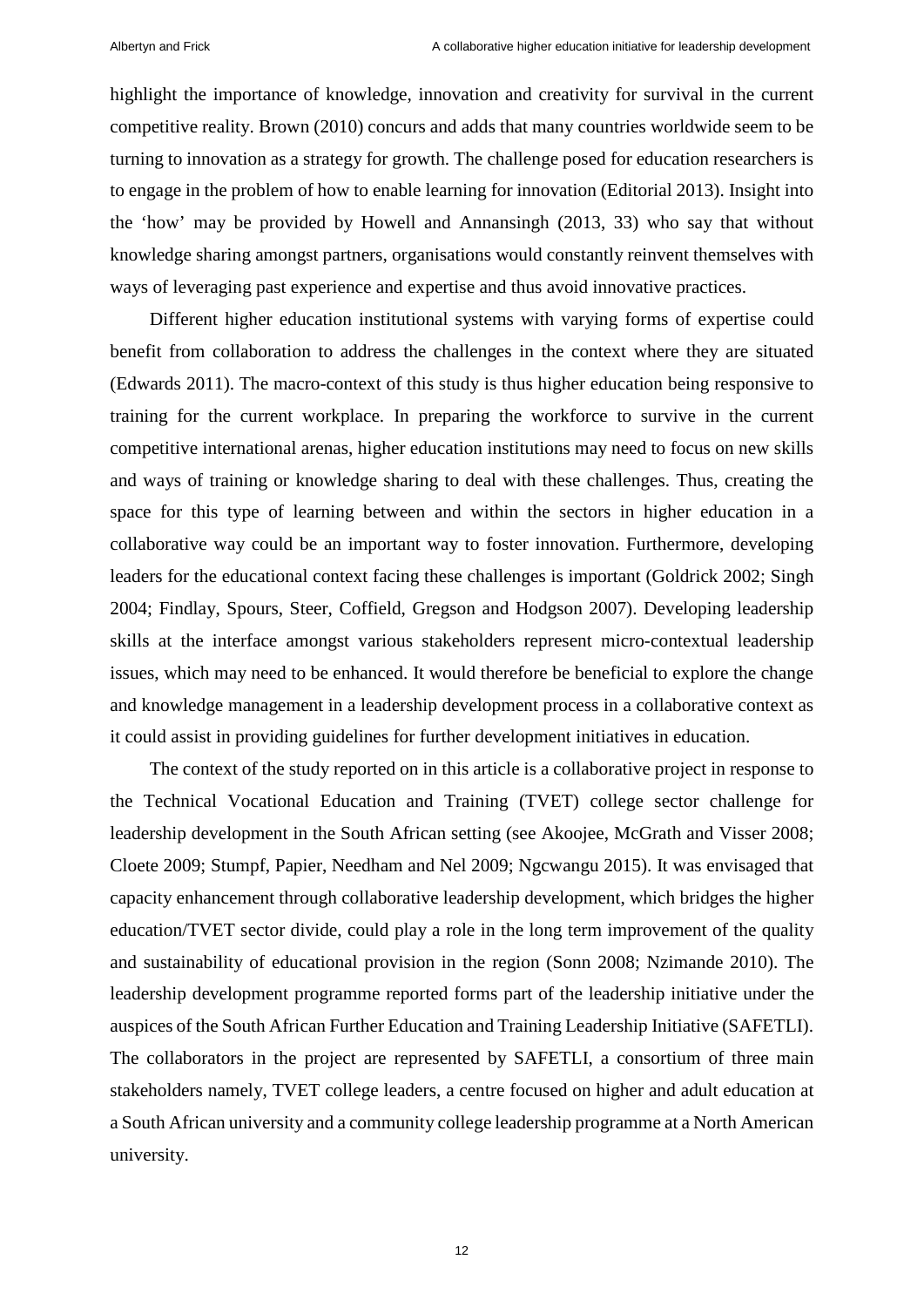The SAFETLI (2007) consortium proposed goals for the collaborative project. The short term development programme goals entailed presentation of six short course three-day workshops on leadership development based on identified needs (phase one). This first phase focused on leadership development skills of TVET leaders on the micro-context level as participants gained skills to lead more effectively in their educational environment. The longterm aim of the intervention was to provide an academic pathway for future leaders in the TVET sector building on the short courses on leadership. This long-term aim would build into macrocontext development as leaders embarking on doctoral studies would be gaining skills of creativity and make a novel contribution to knowledge creation and leadership in their context.

We applied process evaluation using a research design of programme evaluation to assess the strengths and weaknesses of the three-year-long leadership development initiative representing the first phase of the collaborative project. The purpose of this type of evaluation (process evaluation) was to provide insight into how the collaborative project was experienced after the first phase. It did not intend to ascertain the impact of the programme. Drawing on the findings of the programme evaluation, we highlight the knowledge sharing dynamics evident in this collaborative intervention. As the core business of higher education is the transfer and creation of knowledge, this study may provide an ideal site for exploring knowledge sharing, which could contribute to innovation. We propose that the insights gained regarding knowledge sharing through the collaborative effort amongst different stakeholder groups could provide guidelines for other leadership development projects.

We commence the article by reflecting on theoretical perspectives of the value of collaboration in a development project by clarifying concepts regarding the process of change through knowledge sharing, common vision and boundary partners. This is followed by details on the context of the study and the empirical programme evaluation conducted to identify strengths and weaknesses. The findings reflect elements of knowledge sharing for leadership development. Finally, we suggest areas of focus for knowledge management that could guide collaborative initiatives towards long-term transformation through developing leaders in this sector.

### **THEORETICAL PERSPECTIVES**

Innovation or introducing new ways of doing things can help break the rut of 'lock-in' situations in which organisations get trapped (Maskell and Malmberg 2007, 606). It seems that there is no single best practice recipe in a process of innovation and knowledge creation in complex settings, because institutions are undergoing continual change and adjustment (Maskell and

13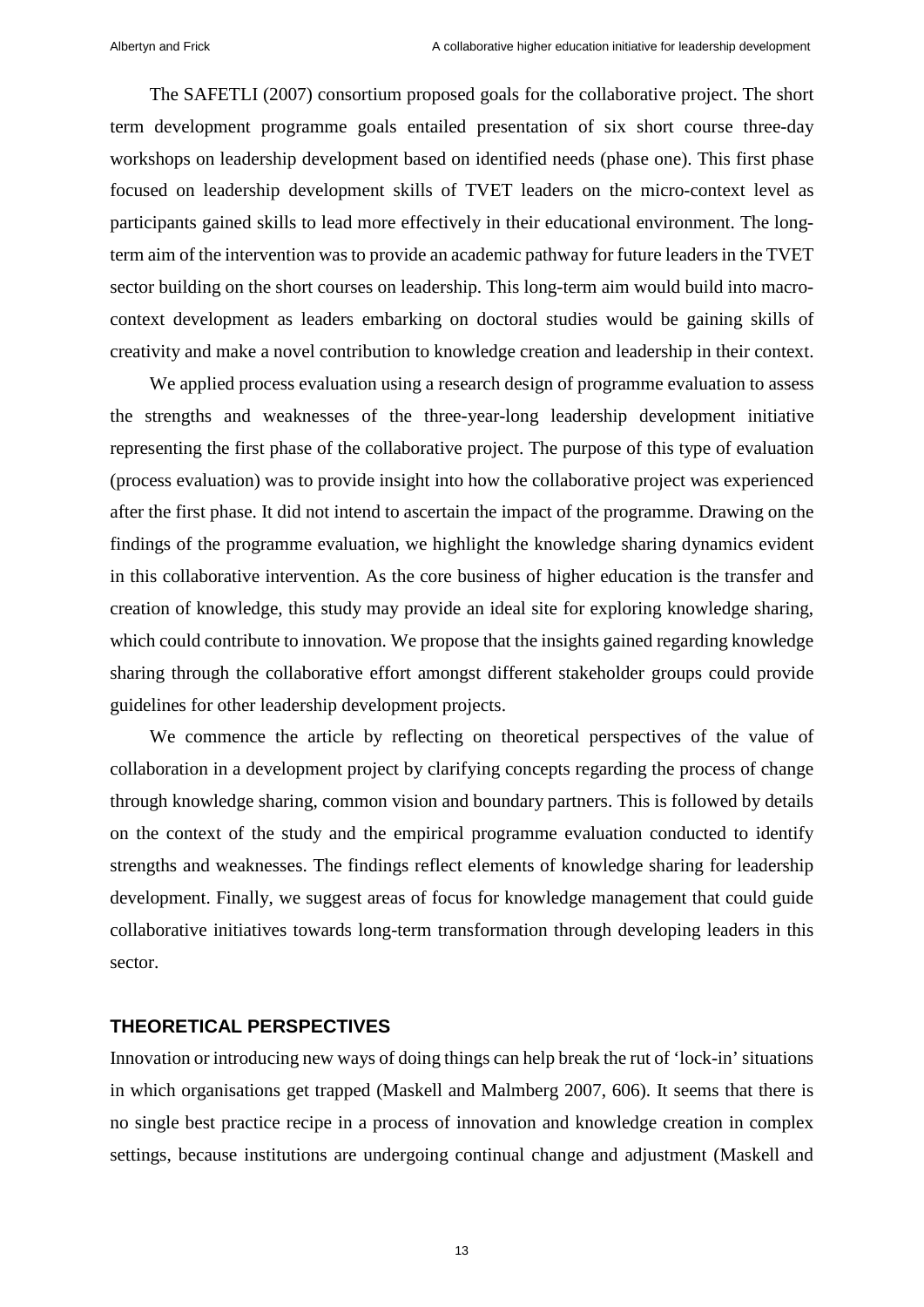Malmberg 2007, 607–608). Practices need to emerge as the context changes. These changes call for a specific focus and special skills in leaders. The key elements for providing novel dimensions to enhance the interaction and learning experiences are common vision, collaboration and change. Before exploring the process of change, some perspectives on the common vision and collaborative partners are warranted.

#### **Focus on the common vision**

Special competencies are necessary for leaders in complex environments with multiple stakeholders. It is important to develop common meaning as a way to address differences in various sites in a system (Carlile 2004, 559). The focus on the common meaning and vision works to diffuse power and truth dialectics, which place power and truth in the hands of one powerful partner in the relationship. Furthermore, the multiple perspectives may be enriching and serve to provide a more novel solution to the challenges in the system. Edwards (2011, 33, 37) refers to this as 'common knowledge' or 'common understandings' and she suggests that this is an emotional driver of activity which is identified by asking participants: 'what matters?' to them.

Engeström (2001, 134) refers to the common mission as the 'object of activity' that is the motive for the endeavour in the system. Carlile (2004, 559) notes the importance of holding onto a common meaning when differences arise and that developing this common meaning is a 'process of negotiating and defining common interests'. Leaders in organisations need to develop these kinds of sensitivities and skills. These competencies include providing direction (visionary leaders), assuring alignment (organised leaders), building commitment (inspirational, empowering leaders) and facing challenges (being a resourceful problem-solver) (Risher and Stopper 2002).

### **Collaboration between partners**

The expertise of various role-players or boundary partners can be harnessed in leadership development ventures aimed at enabling leaders to learn to be more effective and innovative. Each boundary partner in the collaboration has a unique skill set and contribution to bring to the learning context. Edwards (2011, 34) refers to this collaboration as 'relational agency' when working together to solve complex problems, such as leadership development in the TVET sector.

Relational agency implies that all parties recognise distinctive expertise that varies across settings. Together with their individual expertise, these partners bring their relational expertise

14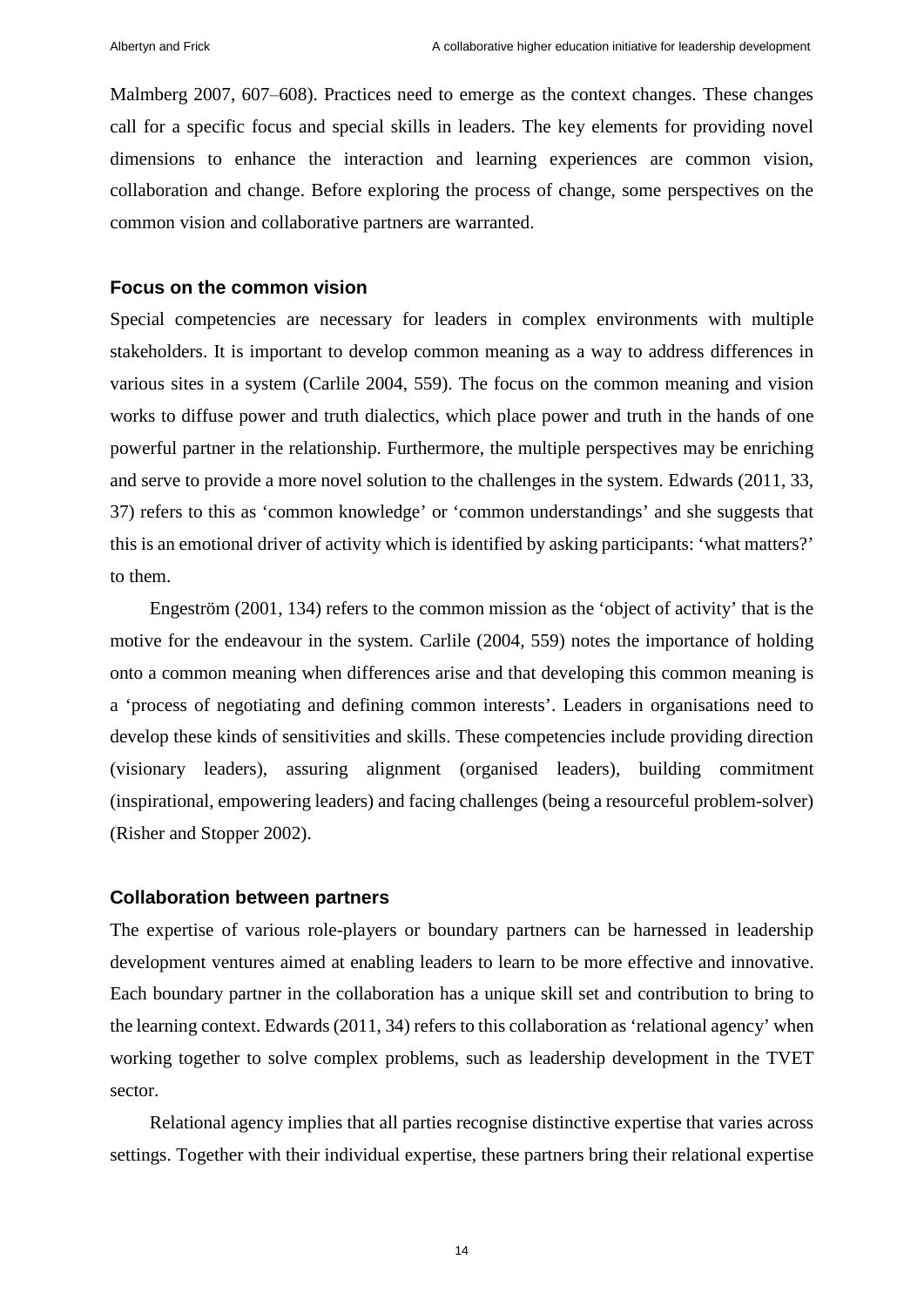that enriches an intervention. In addition, relational agency is the capacity to work with others to 'strengthen purposeful responses to complex problems' (Edwards 2011, 34). Collaboration thus appears to be a way to enhance the process of learning in complex settings. Social interaction that focuses on collaboration, cooperation and exchange of views in the joint search for knowledge is necessary (Bartlett and Elliot 2008; Sabourin 2013). Worthen (2011, 540) argues that learning happens when, due to the dialectical relationships between the parts, the power balances change and new potential for action emerge and are mobilised.

In a collaborative project, there are boundary spanners who build bridges between constituencies by occupying positions of dual membership in the system. Boundary spanning is a complex set of individual and organisational level activities in two domains: task orientation and social closeness (Weerts and Sandmann 2010, 638). McMillan (2009, 50) refers to the agents as those who help participants by making new connections across activity systems and in so doing facilitate new learning. Sabourin (2013) points out the importance of cooperation, and more specifically, the reciprocal relationship in adult education, where benefits and values are shared. The interaction also represents localised learning, as the process includes interactive knowledge creation, acquisition and exchange, which are in some ways local in character (Maskell and Malmberg 2007, 607). To a certain extent, there is the added benefit of interaction through the gleaning of information, gossip and news through just being part of the interaction (Gertler 2003, in Maskell and Malmberg 2007, 607). This is referred to by Hall (2009, 11) as a 'burst of creativity' or by Storper and Venables (2004, in Maskell and Malmberg 2007, 607) as a 'local buzz'. The collaborative project, purposively aimed at leadership development, has the potential to provide this focus.

#### **Process of change**

Sustainable change through knowledge sharing in an innovative learning process involves iteration and interaction between individuals and society on a deeper level of engagement. McWilliam (2013, xvii) states that the 'habits of deep and sustained engagement in learning (and unlearning)' are important for participation in the complex global environment. For sustained development in this context, Guile and Griffiths (2001) agree that greater depth of learning may be needed rather than just the specifics of practice or superficial solving of problems. Interactive learning processes can result in innovation, and therefore training seems to move to higher levels of learning where the 'unintended and unforeseen can emerge in different interactional encounters rather than predetermining the set of skills needed' (Editorial 2013, 278). A focused collaborative development project with short- and longer-term goals has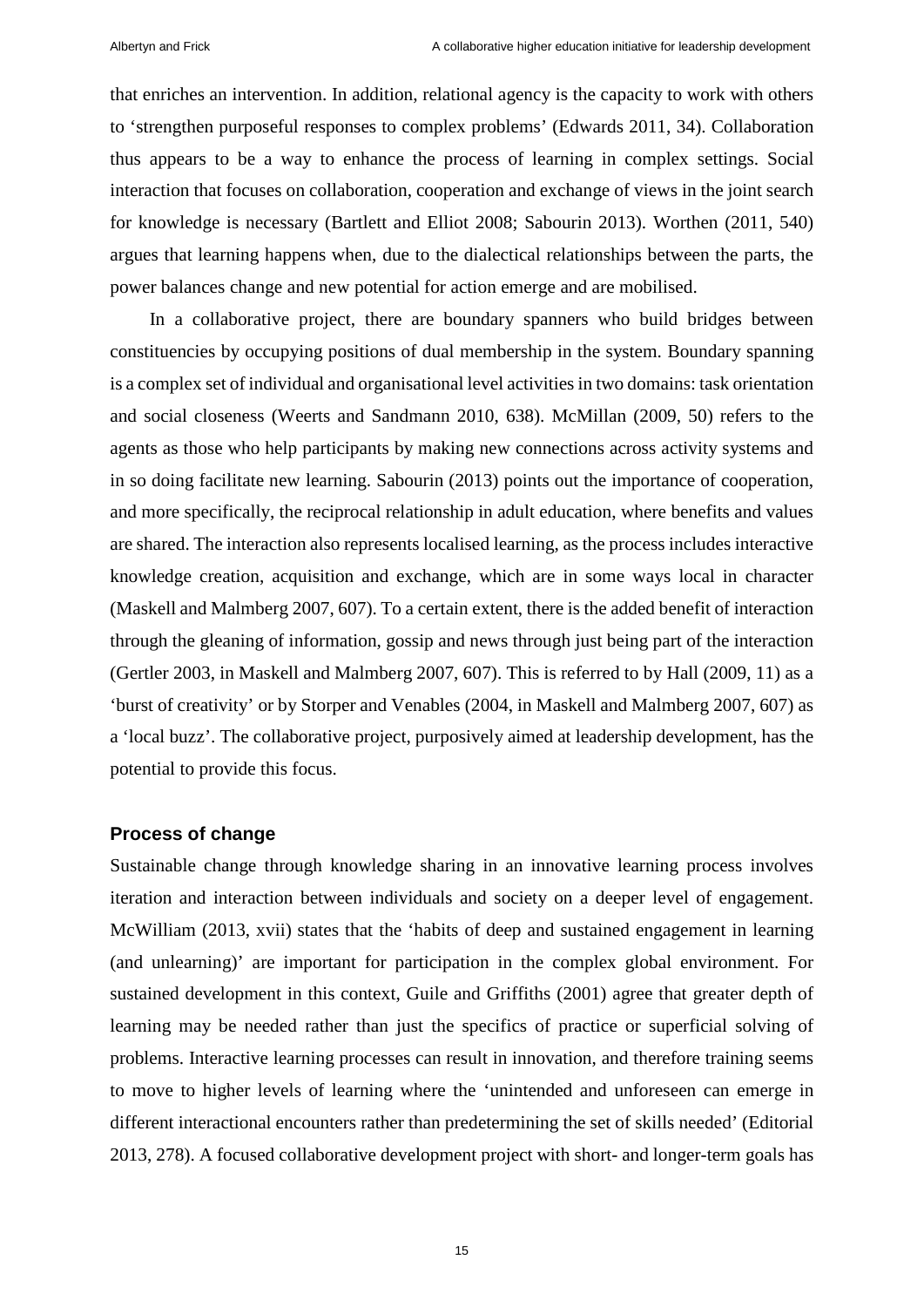the potential to facilitate this kind of learning.

There often is, however, an aversion to change and challenge as contended by McWilliam (2013, vii). Sometimes change needs to be mediated when there is resistance to break through the established routines where individuals, institutions and communities at times prefer to operate. Resistance may be situated in any of the sites within a system. We use the integrative framework of Carlile (2004, 558–559) for managing knowledge across boundaries, to explain the different levels of knowledge that are necessary to facilitate change in a collaborative setting across boundaries

Carlile draws on the work of Shannon and Weaver (1949, as cited in Carlile 2004, 557) and refers to three boundaries, namely syntactic, semantic and pragmatic boundaries. Carlile's model is applicable in the organisational context but resonates with the work of Biesta (2012) who distinguishes between three domains for educational purpose: qualification, socialisation and subjectification. In Carlile's model, the boundaries are placed in an inverted pyramid with the role players who are interacting placed on both sides of the pyramid. As both actors move up the pyramid, knowledge migrates from the 'known' to 'increasing novelty'. The types of boundaries and the boundary capabilities frame the three levels. Carlile (2004) points out that in syntactic or information-processing level of knowledge, transfer is usually the least problematic. The condition under which this takes place is generally quite stable and the knowledge is relatively known and can be viewed as common knowledge.

On the semantic or interpretive boundary level for translating knowledge, there is increased novelty, which makes some differences unclear and some meaning ambiguous. Usually in this process, shared meanings are negotiated. At this stage, the role of brokers may often be needed to enable the flow of knowledge – referred to by Weerts and Sandmann (2010) as the boundary spanners. Carlile (2004) also mentions the role of communities of practice in helping to develop shared meaning. Negotiation skills may be needed at this stage.

The transition to a pragmatic or political boundary for transforming knowledge occurs when the novel idea results in different interests among actors that have to be resolved. This level resonates with Ranciére's notion of emancipation as a process of subjectification, that is, of becoming a political subject (Ranciére 2003, as cited in Biesta 2012). In this case, the costs of adopting the novel solution may be high for both parties and may result in conflict in the process of producing knowledge. According to Carlile (2004), at this level, actors must be prepared to represent current and more novel forms of knowledge, learning about their consequences and transforming their domain specific knowledge accordingly. The knowledge that emerges is a mixture of transformed knowledge based on what is cognitively valued and

16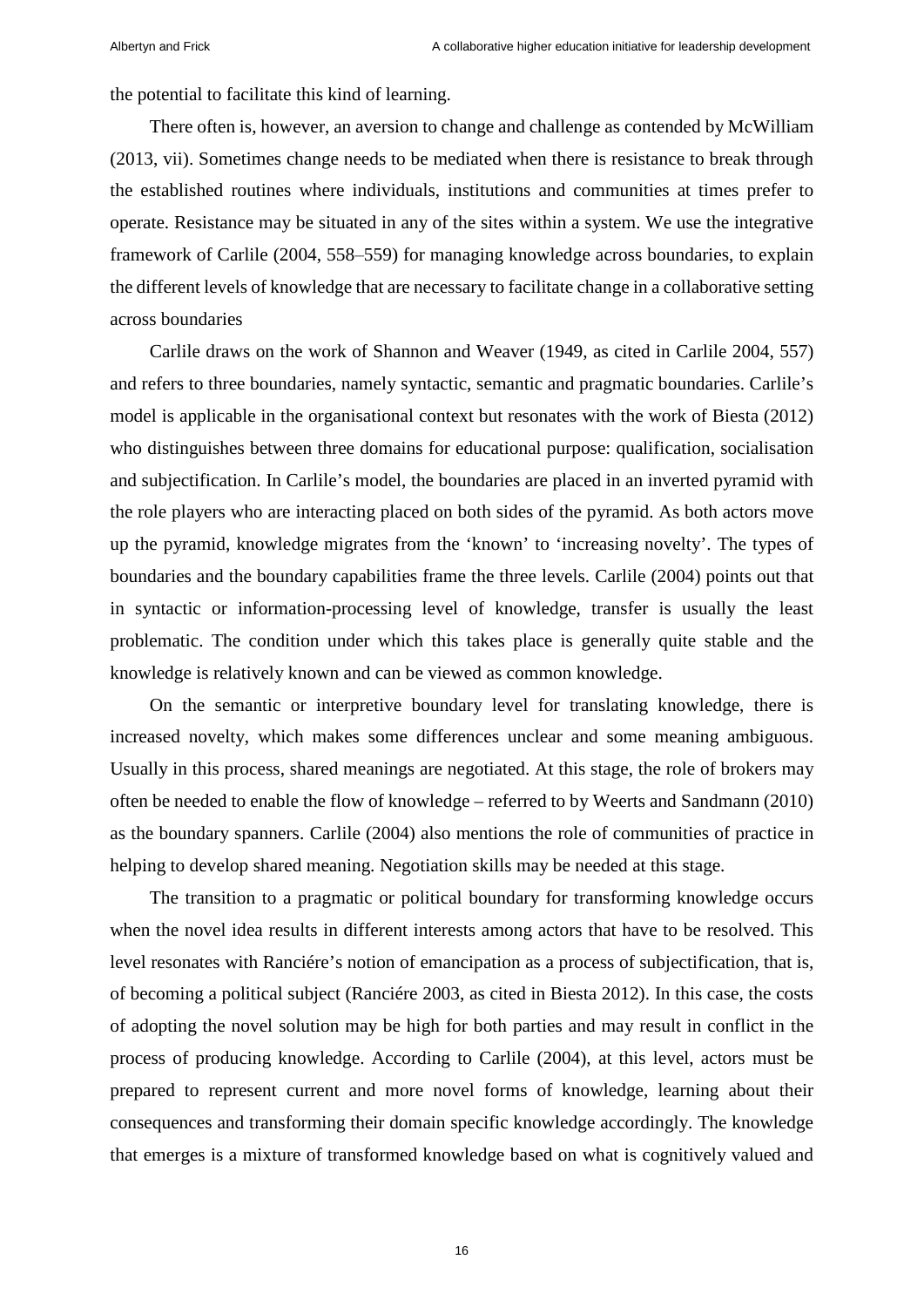the knowledge, which has been deemed to be still of consequence given the presence of the novelty.

The process of knowledge sharing from the 'known' to 'novelty' is challenging. Meyer and Land (2005) refer to the resistance, which often takes place at a boundary, and calls this a liminal space where the individual may feel stuck, as they need to negotiate the new learning space. Carlile (2004) refers to the importance of developing a common vision to help with the movement of knowledge across boundaries (see also Engeström 2001; Edwards 2011). A common vision may provide a fruitful focus when the context of learning is complex and challenging.

# **THE CONTEXT: PROCESS OF DEVELOPMENT OF THE TVET LEADERSHIP PROGRAMME**

The collaborative initiative reported in this article was an outcome of a planning conference, which brought together three stakeholder groups who were the collaborative partners in this project. The founding institutions included eight participating TVET colleges, the South African and the North American higher educational institutional (HEI) boundary partners. The initiation of the partnership was in response to the complexity of issues in the TVET sector and the need for leadership development in this sector. Each of the role-players brought relevant expertise and resources to the partnership in line with the thinking of Edwards (2011) regarding relational expertise and agency. The partners have various forms of academic expertise in higher education and leadership development. Interactive Qualitative Analysis (IQA) was the data collection tool (Northcutt and McCoy 2004) used to identify the issues facing TVET leaders who attended the planning workshop. The three partners collaboratively worked to formulate short- and long-term goals based on the issues identified.

The long-term aim of the intervention was to provide an academic pathway for future leaders in the TVET sector. The underlying rationale behind this aim, that an immersion in academic debate through further study may enhance the leadership capacity in the sector, is supported by Duvall (2003) and Breier and Mabizela (2008). This long-term aim is not the focus of this article. We conducted process evaluation to access strengths and weaknesses of the short-term goal of the collaborative project (first phase). To accomplish the short-term aims, the issues identified during IQA were employed to plan collaboratively the content for various short courses to initiate debate in the TVET sector and concurrently develop leadership. The rationale for the short course is that it is important to develop the theory-based knowledge to higher levels to complement their existing relevant professional skills that reflect the syntactic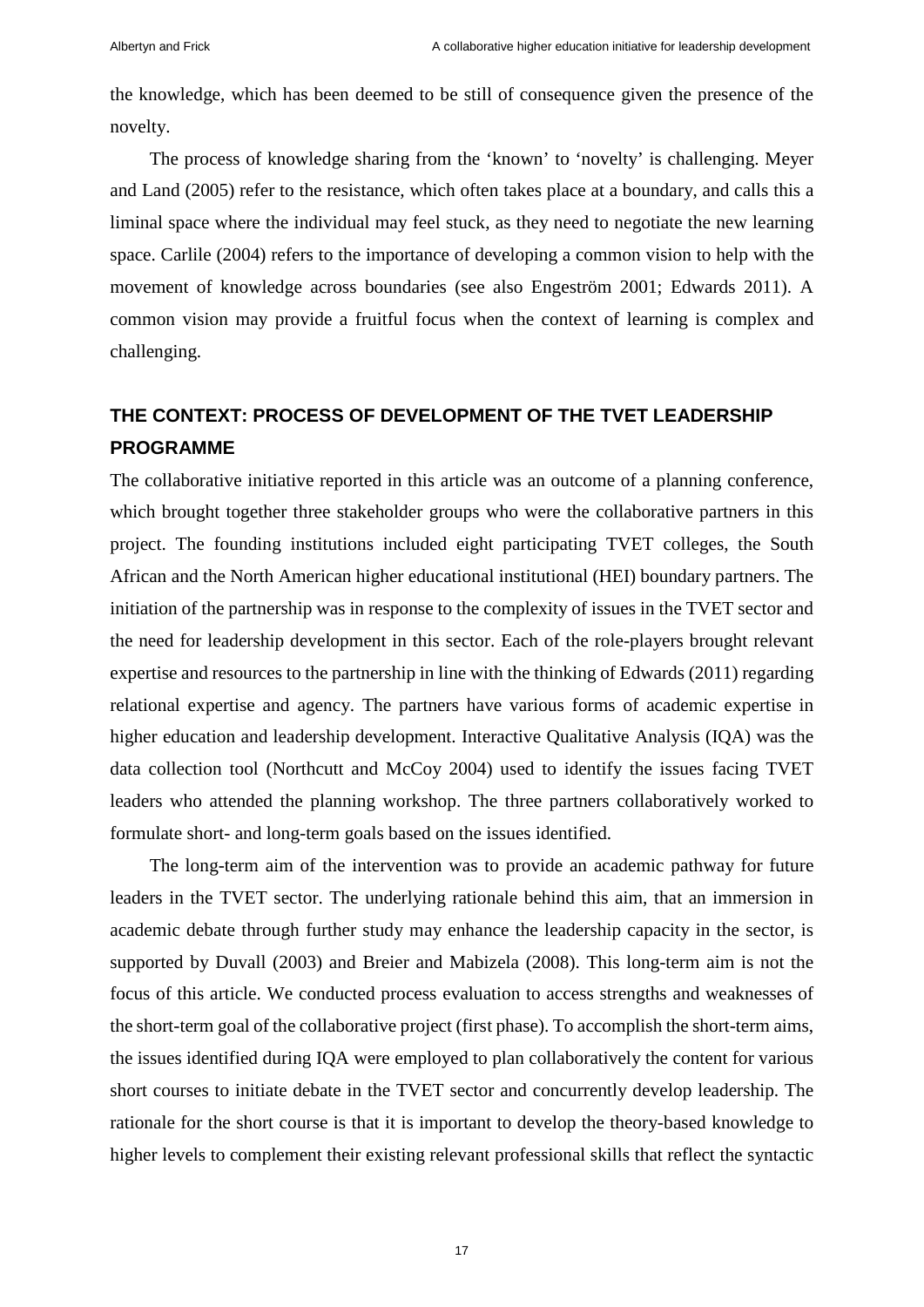or knowledge transfer level of Carlile (2004). In building on the common knowledge in the short course workshop, the emerging leaders would learn within their communities of practice (Lave and Wenger 1991). This combined approach in the short term reflects the first two levels of knowledge sharing, namely syntactic and semantic levels (Carlile 2004). By developing leaders in the TVET sector and by them being involved in accredited short courses (phase one), they could build an academic pathway to higher qualifications in the future (phase two).

The first short course accredited to fit into the academic pathway was designed collaboratively. The three-day short course focused on aspects of leadership and management in the TVET sector, concepts of leadership and management, models of leadership and management, realities of the TVET sector, emotional intelligence and personal aspects of leadership and management, the role in sustaining improvement in the TVET sector, and values, qualities and power in TVET leadership. There was collaboration in facilitating the short courses over a two-year period and were co-presented by a TVET leader, who was identified at the planning conference, a lecturer from the local university and the North America university representative in South Africa who provided input on occasion.

# **THE RESEARCH: IDENTIFICATION OF STRENGTHS AND WEAKNESS OF THE IMPLEMENTED STRATEGY**

Programme evaluation as research design was applied and a theory-driven evaluation approach was used to assess how effectually the programme functioned and the extent to which the first phase of the TVET leadership collaboration had achieved what it intended to achieve (Rossi, Lipsey and Freeman 2004, 56). The logic model served as a guide for data collection as indicators are aligned with the aims and objectives of the programme as set out by the SAFETLI collaborative partners (Chen 2005, 34). Both qualitative and quantitative research methods were used to collect data (Babbie and Mouton 1998; Cresswell 2009). Document analysis of SAFETLI (2007) documentation was applied for the formulation of the logic model. The structured feedback questionnaire from 103 participants was received directly after each of the six short courses. Semi-structured telephonic and face-to-face interviews were conducted with three representatives of each of the three stakeholder groups and with 11 TVET short course participants. Data was analysed using the steps of Henning, Van Rensburg and Smit (2004), namely reading, open coding, categorising and grouping data into themes. As anonymity was assured, we report the data referring to participants using alphabetical letters (A, B, C, to S).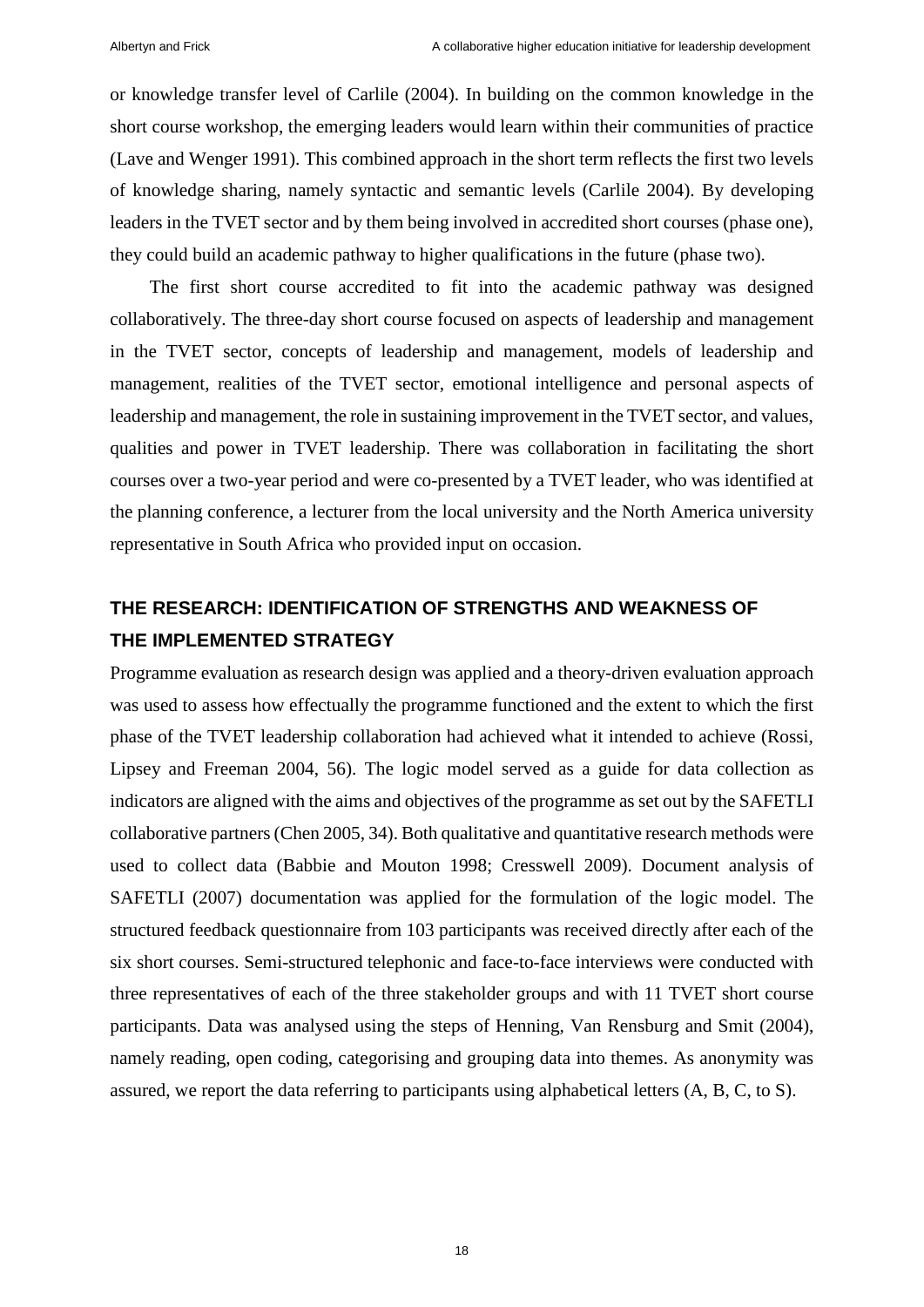# **THE FINDINGS: ELEMENTS FOR LEADERSHIP CAPACITY ENHANCEMENT**

The findings of the process programme evaluation of the first phase of the leadership project reveal partners' perceptions, learning, application and challenges. Process evaluation serves to identify strengths and weaknesses, which provide practical value to the collaborative partners for improvement of the programme. Of academic interest is the insight into the elements of knowledge sharing through a collaborative leadership initiative. Interpreting the data in the light of this learning element could provide insights on facilitating leadership development in other contexts.

### **Perceptions**

Positive perceptions are often found when courses are aligned to the learning needs of adult participants (Knowles 1984). In the case of this study, examples of relevance to the participants' learning needs and context are reflected in the following statements:

Short course is relevant. It helps one with better management. (M) I am now a principal. I come into contact with a lot more of these things ... the type of information that you need. I must know how to manage people. (C)

It seems that the group activities in the short courses contributed to positive perceptions of the programme. The groups were diverse. There were people from various regions in South Africa, various culture and racial groupings and on different management levels. Networking and teambuilding was experienced and learning was enhanced through contact with others in the group. Sabourin (2013) acknowledges the value of knowledge sharing through social interaction. There were some participants who attended the short course as part of a group from the same college, which was viewed as being a negative aspect. The benefit of learning from others in other colleges may have been hampered thus hindering networking and learning through diversity. This comment may indicate a readiness to learn from others or benefit from relational expertise (Edwards 2011) outside of their context in an attempt to move to innovation to help break the rut of 'lock-in', in which organisations get trapped (Maskell and Malmberg 2007).

According to the participants, the facilitators were well prepared and professional, and their expertise, knowledge and academic input were valued. This was verified in the postevaluation questionnaire, where the capacity of the facilitator was rated highest (mean score 4.8; where 5=excellent on the 5-point Likert scale). The facilitators' approach to learning and the way they engaged with the course participants was valued: 'How they got everything across;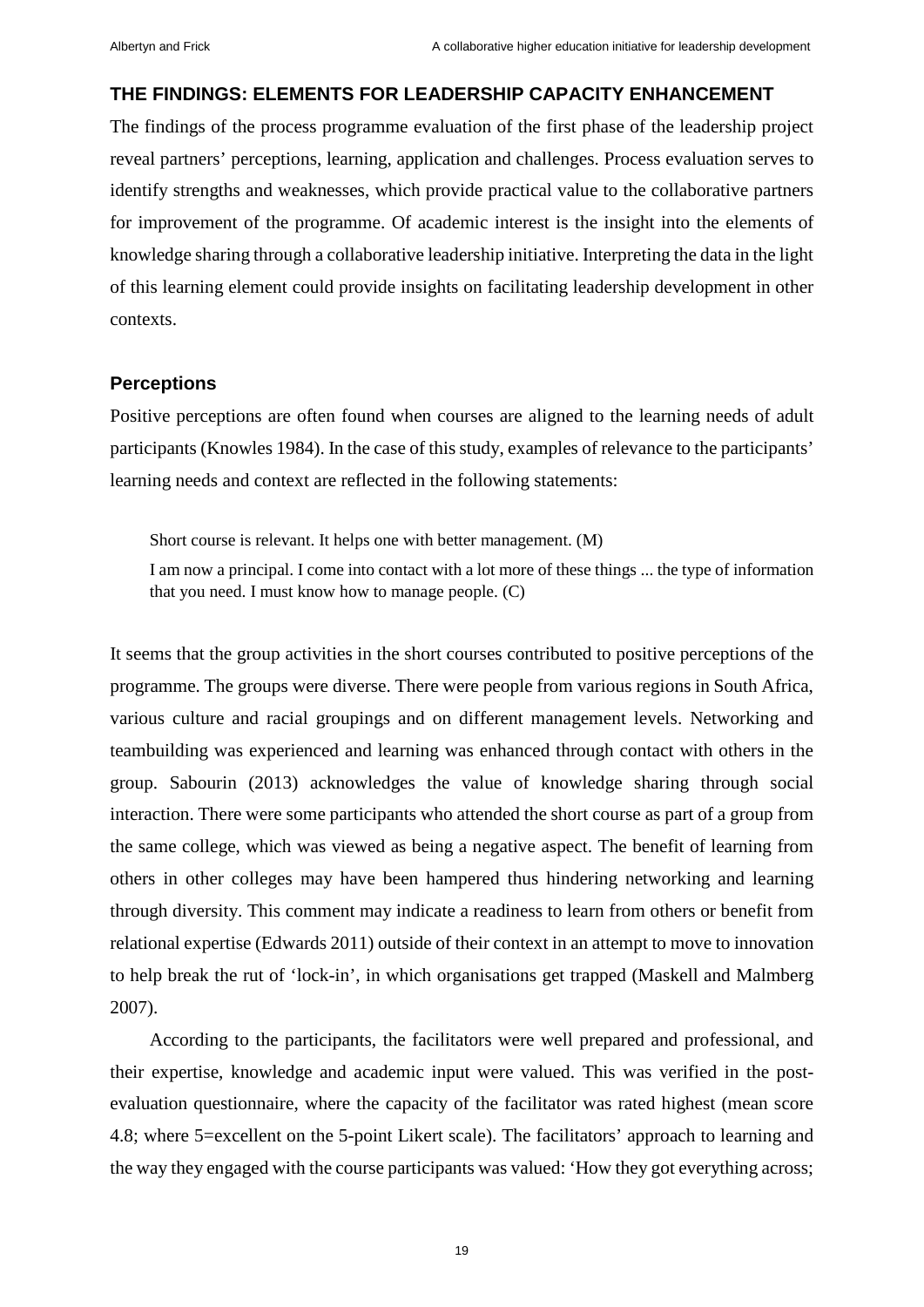how they got everybody involved' (H). This indicated that the philosophy of collaborative learning was included in the facilitation of the programme, which would engage the participants in experiential learning about the benefits of collaboration. The following quotations illustrate the value of collaborative learning in the group setting:

One was busy all the time while brainstorming about the various activities and things. (S) ... concrete examples used .... It was much more hands on ... was not bored in the three days that I was there. (C)

The TVET facilitator noted that the 'IQA is a therapeutic experience as we provide an ear for the participants' (A). The IQA approach could be an example of Carlile's semantic or interpretive boundary where knowledge needs to be translated in a collaborative environment (2004). Bartlett and Elliot (2008) note the value of social engagement for change and learning. The IQA exercise and the short course contributed to creating the local 'buzz' around development by including role players in contextual leadership discussions (Maskell and Malmberg 2007). The facilitators also seemed to have a good rapport with the participants and they were in touch with the field and the participants: 'They handled issues that we deal with every day' (R).

The participants felt that the facilitator's involvement in the sector itself increased his credibility.

... the facilitator, because he comes out of the college sector, this made that he and us could relate to one other .... We could find one other .... He knew precisely what we were talking about and we knew what he was talking about. (S)

These comments reflect the common knowledge of the syntactic level of Carlile (2004). However, one respondent was negative about the style of the facilitator.

It was just moving through; put up your hand; pick you up and then again moving through, moving, moving. You had a little brainstorm on this, it moves at quite a pace. They actually rushed through those notes and tried to do as much as they could. (G)

This comment indicates that not all participants perceive what may be seen as common knowledge equally. McMillan (2009) refers to the responsibilities of knowledge brokers to make new connections across activity systems to facilitate new learning. Furthermore, one respondent (J) felt that the non-South African presenter was not as 'clued up' about the context. This comment illustrates the local character in localised learning (Maskell and Malmberg 2007). Therefore, establishing the common knowledge in partners in a collaborative project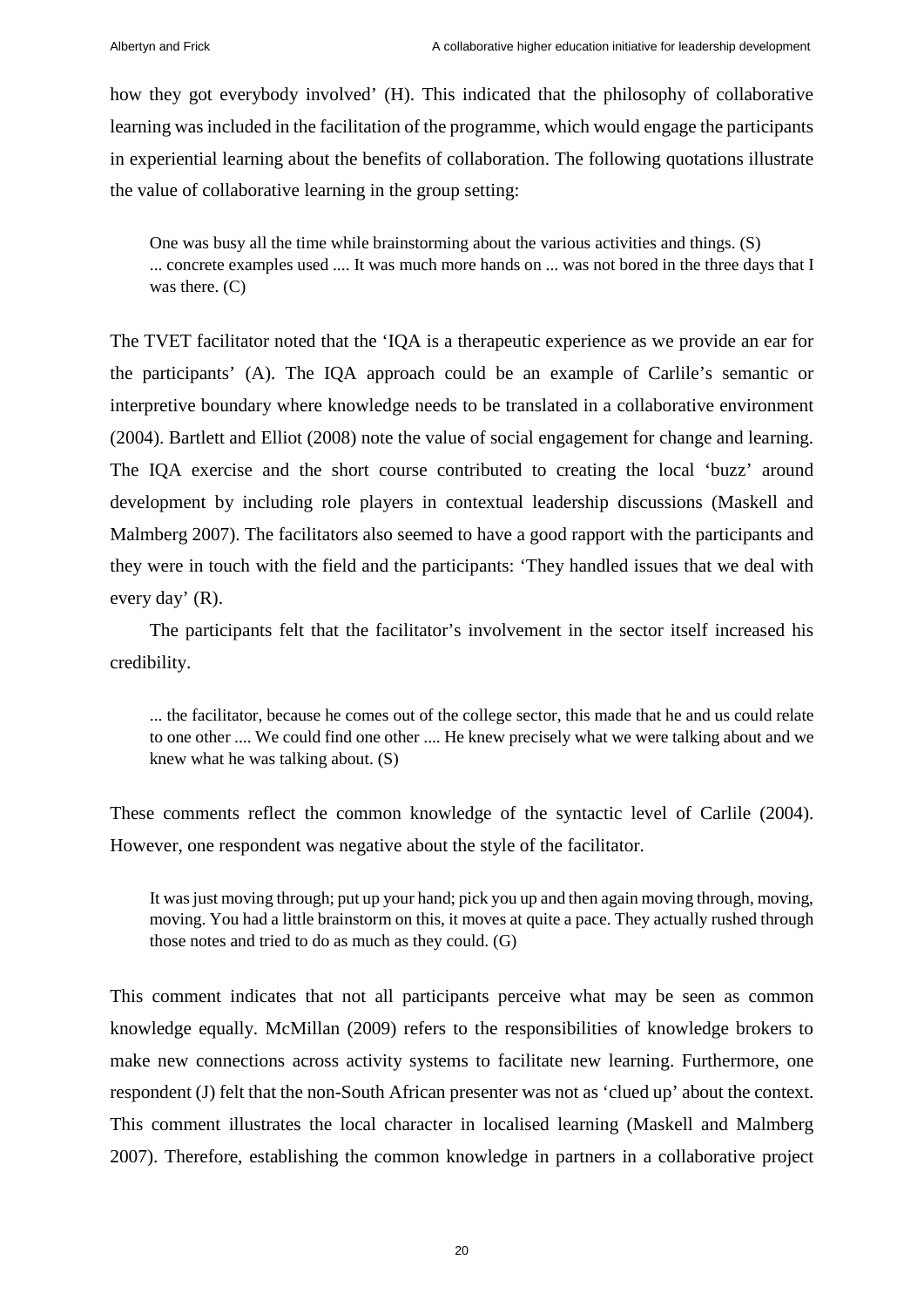(Carlile 2004) is important. Negative comments also may be a mechanism to equalise power imbalances amongst role-players and provide food for critical reflection for facilitators.

Thus the short course participants' perceptions of the learning experience and the facilitator revealed that they found the course to be relevant, well organised and that groups attending and interacting improved their perception of the leadership initiative.

### **Learning**

Learning is constructed by the learner rather than received from the teacher (Jarvis, Holford and Griffin 1998). Application to the participants' own context was a key element as is illustrated by the following two comments:

It was a good reflection on things that I know and to know what others are experiencing on the ground; and where they experience problems and that one can come back and check with your own staff where those things exist and try to find a way to solve it. (E)

The whole process of leadership and how you see yourself, your involvement, the confidence, the delegation to other people and the channelling to other people. It was very spot on for me. (M)

Learning took place on three levels: personal learning, context related and workplace learning. Personal learning was infused in the course learning, for example:

A person learns more about yourself .... There you realise things that you really were not aware of.  $(A)$ 

The participants felt that having to engage in context related aspects, like the policy, in the short course was beneficial, as it is not something that they would have done themselves. One person stated:

We went through the FET Act and things like that .... I think maybe reinforcing would be a better word. (V)

There was one person who was critical of the course content and this should be noted:

You know they advertised it this way that there was a critical look at how a ... college should be managed and things about leadership. It was not that. (G)

This comment needs to be addressed as it reflects a learning need to find novel ways to deal with the complex environment of these colleges. The effect of the changes in the TVET sector could result in low morale and insecurity of the employees in the sector (Akoojee et al*.* 2008). There is a need for critical engagement on this topic. It seemed as if the participants had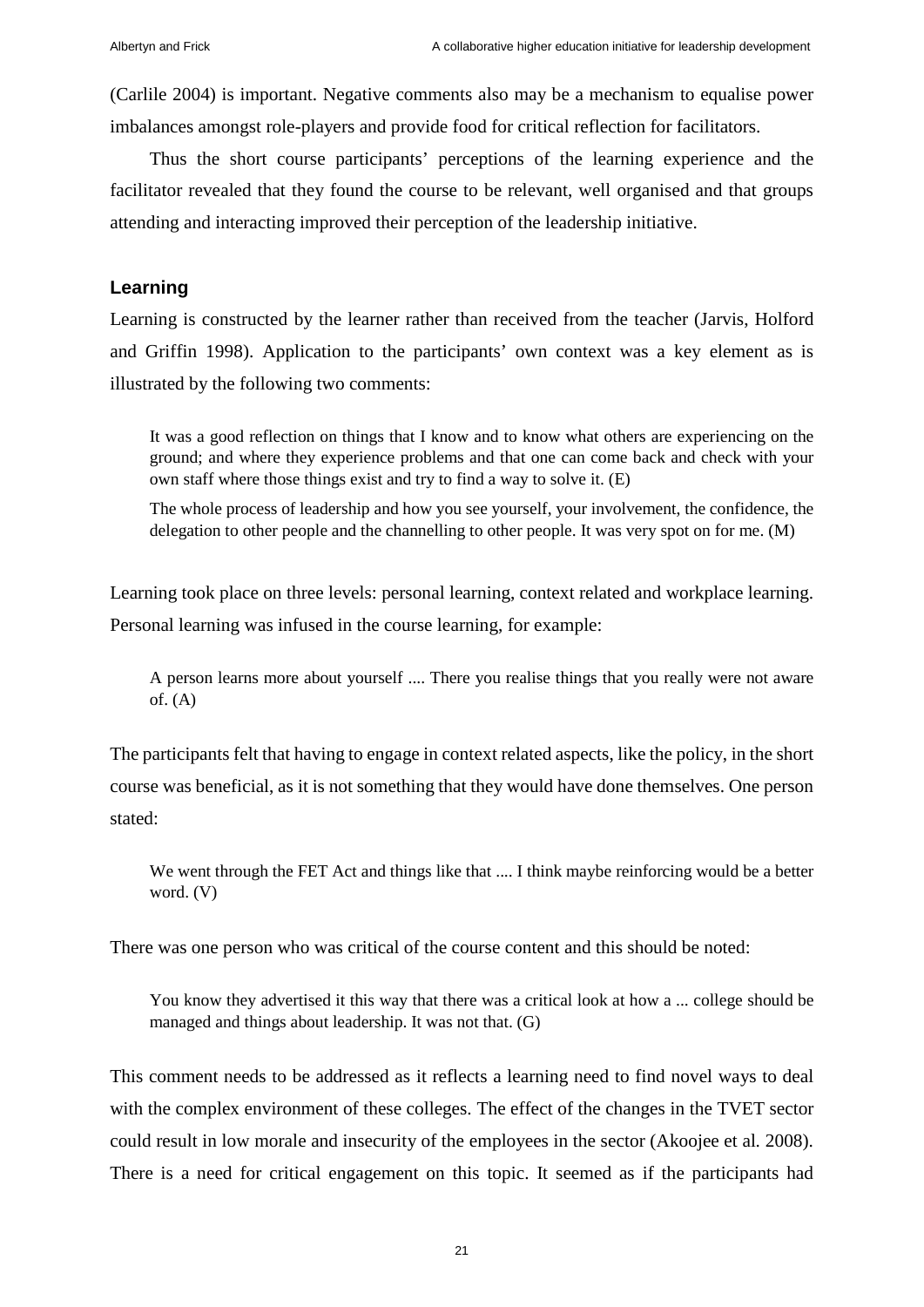different expectations. There were those who needed to go through the knowledge sharing process at a syntactic level, but there were those who wanted to engage critically at higher levels. Facilitators need to be aware of the levels and be sensitive to the needs of the group in this regard, if the aim is to move them to novel thinking (Carlile 2004).

What the participants learned in the short course influenced their work related knowledge and strategic thinking:

... thinking more towards the strategic plan of the institution .... Just look at the strategy and see everything against the strategy. (E)

Good to hear again of the different approaches or types of leaders ... realise again what type of leadership I am busy applying and what I must take note of that is also maybe still important. (S)

These comments reflect moving to translating knowledge at the semantic or interpretive boundary. It appears as if the basic common knowledge is the foundation for moving up the pyramid towards novel thinking. Building in activities to establish the transfer knowledge may be necessary before participants can move to translating knowledge at the interpretive boundary (Carlile 2004). The link between relevance to the personal, context- and work-related aspects and what they learn is clearly important in the evaluation of a learning programme.

# **Application**

Application indicates whether the learning that took place resulted in changed behaviour. Participants commented positively regarding application, for example:

I had a strategic training session where I immediately changed the whole college strategic planning and gave it more focus. (M)

It is something that I am more aware of now ... that I am really trying and hand tasks to people and then let them run with it and then try not to stand over them. It definitely has allowed my management team to flourish .... I think it also has helped the whole team. (V)

The last comment seems to illustrate that the participant has learned experientially (Kolb 1984) and is applying social interaction to foster learning as experienced in the short courses. However, one participant was negative and felt that he did not take anything back to his office that he could apply. In this case, the facilitators need to reflect critically to ensure that there are benefits for all participants. There needs to be further opportunities for application in the work place to ensure sustained change and emancipation rather than just adaptation noted by Biesta (2012).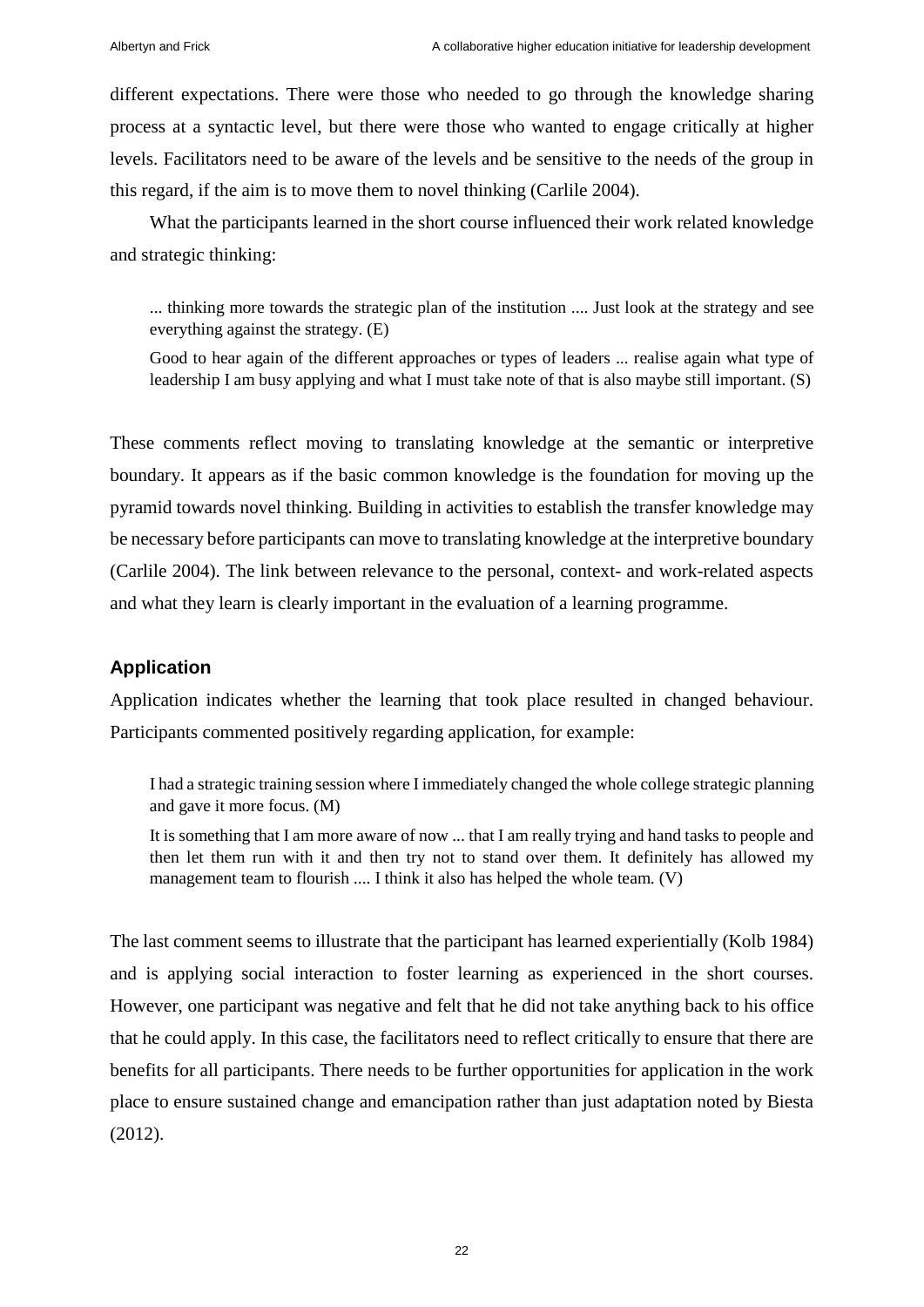# **Challenges**

The challenges in the higher education context provide impetus for learning. The TVET facilitator commented that 'the changing environment in the TVET/HE sector is a process that they find insecure and has an influence on the sector and their morale' (A). The participants also noted the changing TVET sector (respondent B) and the fact that leaders need to adjust.

Akoojee et al. (2008) note this insecurity in the TVET sector. Due to complexity in the sector, leaders will require a different skill set (Broek and Hake 2012; James et al*.* 2013). The new requirements and structures in the sector will influence the way that leaders will need to operate. One participant felt that the changes in policy would affect the course content and how leaders are trained in the sector:

Therefore, I suggest that they go and look again at what their focus is and who the target market will be in TVET colleges in the next 5 years. (M)

This reflects cognisance of the pragmatic or political boundary for transforming knowledge of Carlile (2004). Leadership development initiatives may thus need to be adjusted to prepare leaders adequately within the changing and new policy context to be more innovative in the face of the conflicts that novelty demands. One participant suggested that certain topics be considered for inclusion in the content of the leadership course:

... organisational intelligence. Running your organisation intelligently ... have effective structures in place. (G)

This comment is evidence of the need for innovation, creativity and knowledge creation (James et al. 2013).

The problem of dependency within the TVETC sector was mentioned twice. One comment concerned funding, and how it relates to interest in training:

... often everyone stands with open hands, they only want to do things if it is for free .... If there is big funding, then there is an incredible interest. (M)

The second comment by the TVET facilitator relates to the attitude and level of thinking of the participants:

The problem comes in when they have to ... speak of solutions, they really battle and the solutions they suggest are not on a high level. (A)

Thus, there is the need to encourage knowledge at the higher level of transforming knowledge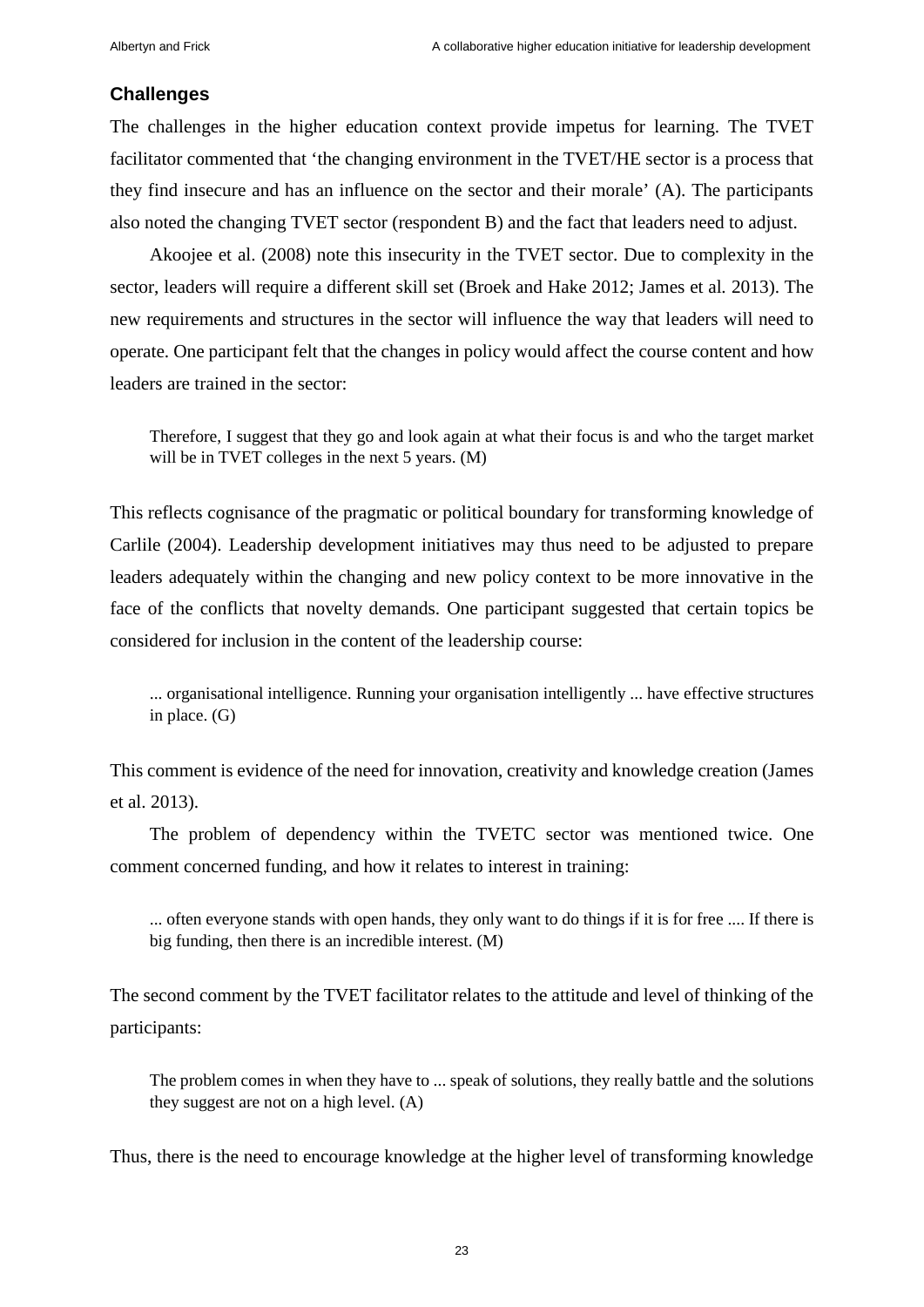(Carlile 2004), as this could lead to sustainable change in this sector (Mezirow 2000). The problem of dependency and the manifestation thereof would need to be acknowledged and the planning of course content and activities should actively aim to develop independence and critical reflection.

# **CONCLUSION: FOCUS FOR KNOWLEDGE MANAGEMENT IN LEADERSHIP DEVELOPMENT INITIATIVES**

Insights into the strengths and weaknesses of the collaborative leadership initiative were gleaned through the programme evaluation design in the study reported in this article. These insights in turn point to elements of knowledge sharing in a collaborative project in this complex educational environment. Based on findings from the programme evaluation, there were positive perceptions of the course in terms of the learning experience, its relevance, organisation and the groups attending the course. In a sense, this positive response contributed to creating the 'buzz' in the local context (Maskell and Malmberg 2007). The participants had a positive perception of the skills of the facilitators as they focused on the individual and their needs, and the planned activities were applicable to the context of the participants.

Application was evidenced on three levels, namely personal, context-related and workrelated, suggesting the success of the intervention on these levels. Interpretation based on the theoretical framework of Carlile (2004) helped identify what still needs to be done to assist the leaders in developing knowledge creation in the complex higher education setting. It seems as if the short-term goals were achieved in developing knowledge through the short courses. Group learning stood out as being beneficial to this learning process. More needs to be done to help participants develop higher-level skills to lead in the complex environment of the TVET sector.

Knowledge sharing takes place across boundaries when working collaboratively to fulfil a common vision in a complex environment. The diverse groups from different regions seemed to encourage this knowledge sharing process. We propose that key elements distilled from the theoretical perspectives and the findings of the programme evaluation study could serve as a guide to facilitators of learning. We identified three key elements and identify both the learning and the facilitation of learning for each:

• *Contextual knowledge*: This level corresponds with Carlile's (2004) level of the 'known' and reflects the common knowledge, which emerges from the context of the initiative. Learning at this micro-level is usually not problematic as it relates to the context of the role-players. The onus on the facilitators is to familiarise themselves with the context, the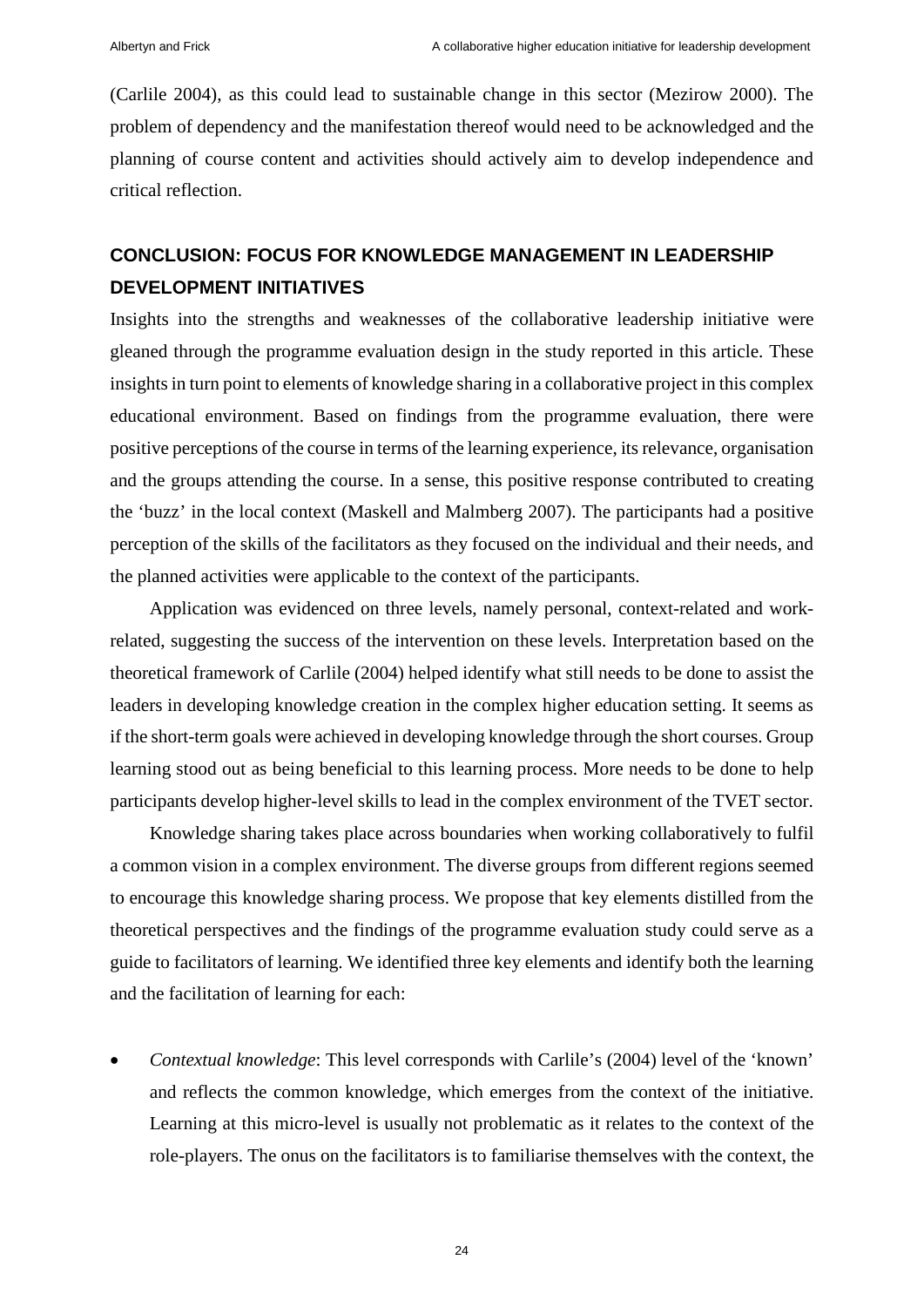needs of the participants and relevant subject content. Engagement in the local context can also help to stimulate interest in the initiative and to create a local 'buzz'. Reciprocal benefits need to be acknowledged.

- *Collaborative partnerships:* The key element at the interface is collaboration and shared learning with mutual benefits to all role-players. Learning activities and application possibilities could focus on group activities to learn experientially about collaboration and the benefits of relational expertise and agency. There is a need to move out of the educational silos represented by varying forms of higher education and focus on working together to address problems. Relative power dynamics need to be balanced with a focus on reciprocity. We need to create arenas for dialogue to solve relevant contextual issues. Collaborative partners or 'boundary spanners' all need to work in synergy to have maximal impact in the sector.
- *Common vision:* The key focus on this higher level of knowledge sharing is innovation within the context, and on ensuring a common vision for the environment. As no easy solution may be apparent at this level of 'novelty creation', there may be facilitation challenges for negotiated learning. There may be times of disquiet and tension. The facilitators may need to stimulate creative conflict situations where novel ideas can be distilled through critical reflection for transformation. New skills may be needed to facilitate this process. If the guiding focus is on the collective vision, collaborative partners may be sustained to persevere towards novelty and innovation.

Developing leaders who value novelty creation and innovation is a long-term process. Facilitating this learning may need to be scaffolded to facilitate effective sharing of knowledge. There needs to be continual assessment of the level of knowledge transfer being experienced through collaborative efforts to make adaptations to the style of facilitation to move the participants toward novelty creation. The process programme evaluation conducted during the course of the intervention provided guidelines for collaborative partners for revision and improvement. Impact evaluations could assess the long-term impact. Continued research could identify strategies for improved collaboration among boundary partners. Further development of collaborative higher education leadership initiatives is imperative against the background of the challenges facing leaders in complex environments. If collaborative partners work towards a common vision and scaffold the boundary knowledge sharing, despite creative tensions in the shared learning experiences, then learning could lead to transformation and innovation in the sector.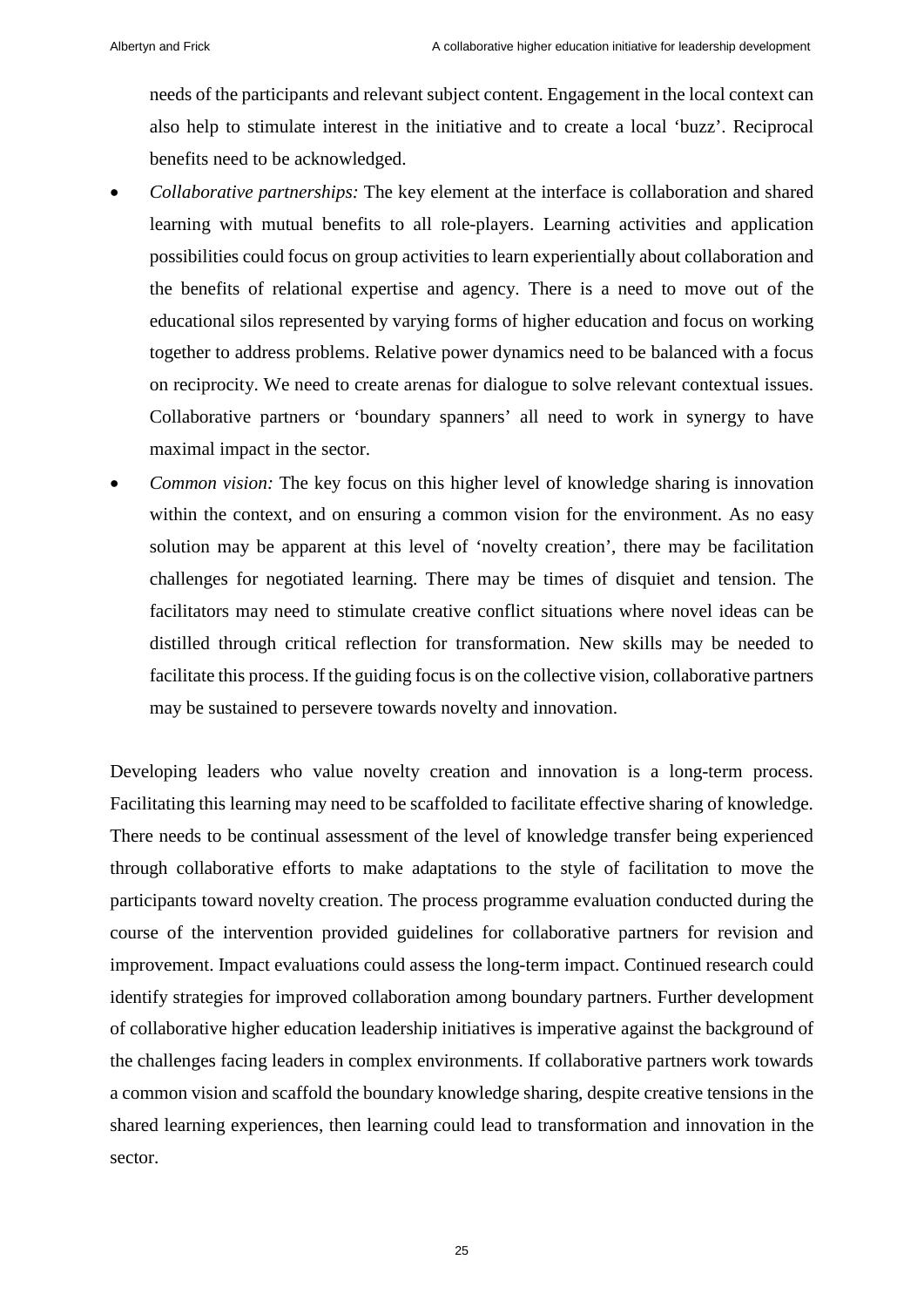## **REFERENCES**

- Akoojee, S., S. McGrath and M. Visser. 2008. Further education and training colleges. In *Human resources development review*, ed. A. Kraak and K. Press, 254–277. Cape Town: Human Sciences Research Council (HSRC) Press.
- Babbie, E. and J. Mouton. 1998. *The practice of social research.* Cape Town: Oxford University Press.
- Bartlett, B. and S. Elliott. 2008. The contributions of educational psychology to school psychology. In *The handbook of school psychology*, ed. T. Gutkin and C. Reynolds, 65–83. 6<sup>th</sup> ed. Mahwah, NJ: Lawrence Erlbaum and Associates.
- Biesta, G. 2012. Have lifelong learning and emancipation still something to say to each other? *Studies in the Education of Adults* 449(1): 5–20.
- Breier, M. and M. Mabizela. 2008. Higher education. In *Human resources development review,* ed. A. Kraak and K. Press, 278–299. Cape Town: Human Sciences Research Council Press.
- Broek, S. and B. Hake. 2012. Increasing participation of adults in higher education: Factors for successful policies. *International Journal of Lifelong Education* 31(4): 397–417.
- Brown, L. 2010. Balancing risk and innovation to improve social work practice. *British Journal of Social Work* 40(4): 1211–1228.
- Carlile, P. R. 2004. Transferring, translating and transforming: An integrative framework of managing knowledge across boundaries. *Organization Science* 15(5): 555–568.
- Chen, H. 2005. *Practical program evaluation.* Los Angeles, CA: Sage Publications.
- Cloete, N., ed. 2009. *Responding to the educational needs of post-school youth: Determining the scope of the problems and developing a capacity-building model.* Wynberg: Centre for Higher Education Transformation.
- Cresswell, J. 2009. *Research design.* 3rd ed. Los Angeles, CA: Sage Publications.
- Duvall, B. 2003. The role of universities in leadership development. *New Direction for Community Colleges* 123: 63–71.
- Editorial. 2013. Lifelong learning, adult education and the 'innovation spirit'. *International Journal for Lifelong Education* 32(3): 227–279.
- Edwards, A. 2011. Building common knowledge at the boundaries between professional practices: Relational agency and relational expertise in systems of distributed expertise. *International Journal of Educational Research* 50(1): 33–39.
- Engeström, Y. 2001. Expansive learning at work: Toward an activity theoretical reconceptualization. *Journal of Work and Education* 14(1): 133–134.
- Findlay, I., K. Spours, R. Steer, F. Coffield, M. Gregson and A. Hodgson. 2007. 'The heart of what we do': Policies on teaching, learning and assessment in the learning and skills sector. *Journal of Vocational Education and Training* 59(2): 137–153.
- Goldrick, L. 2002. *Improving teacher evaluation to improve teaching quality: Issue brief*. Washington DC: NGA Center for Best Practices, Education Policy Studies Division.
- Guile, D. and T. Griffiths. 2001. Learning through work experience. *Journal of Education and Work*  14(1): 114–131.
- Hall, M. 2009. Transgressive partnerships: Community engagement in a South African University. *Gateways: International Journal of Community Research and Engagement* 2: 1–17.
- Henning, E., W. van Rensburg and B. Smit. 2004. *Finding your way in qualitative research.* Pretoria: Van Schaik.
- Howell, K. and F. Annansingh. 2013. Knowledge generation and sharing in UK universities: A tale of two cultures? *International Journal of Information Management* 33(1): 32–39.
- James, L., D. Guile and L. Unwin. 2013. Learning and innovation in the knowledge based economy: